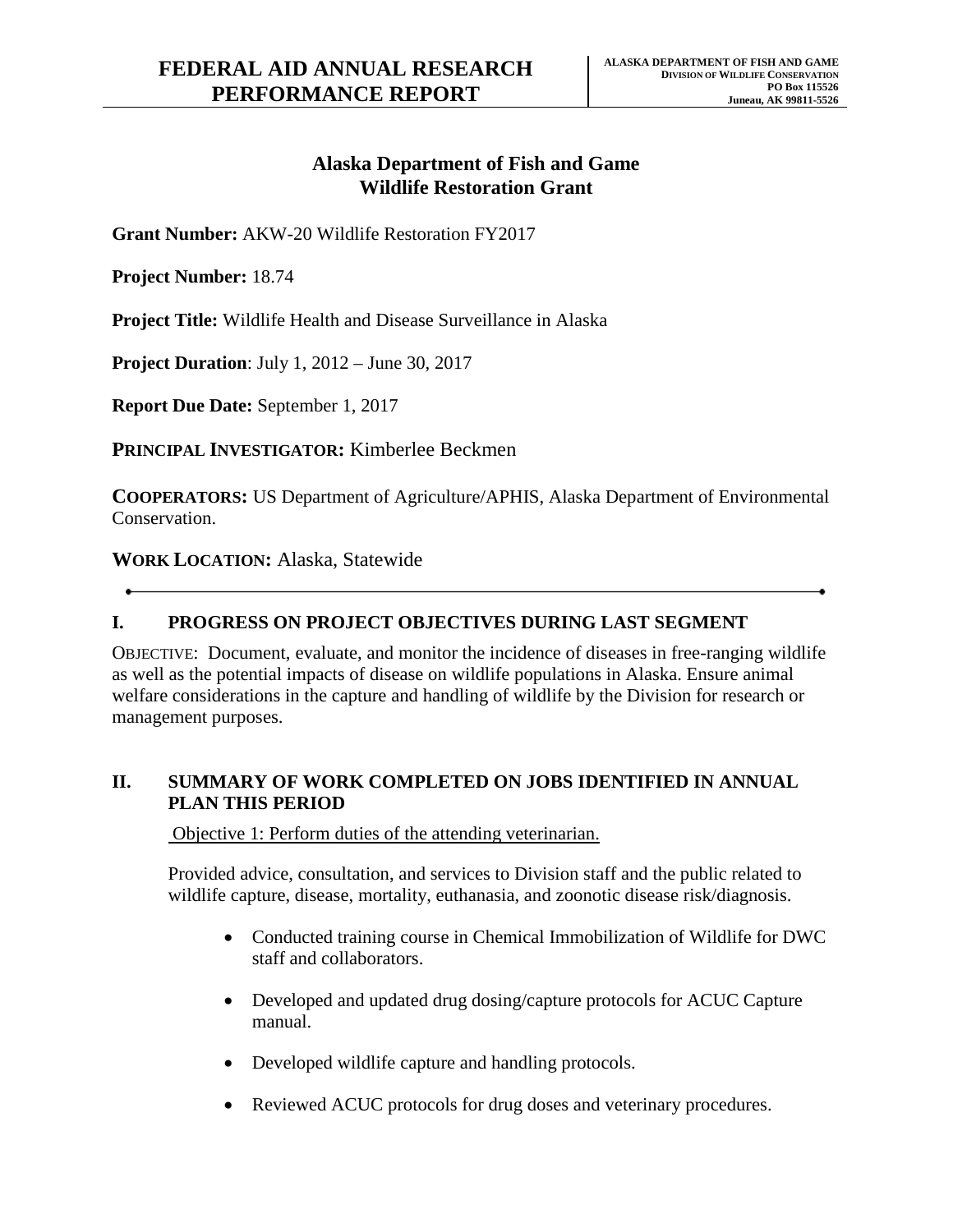- with changes in DEA regulations. • Trained DWC staff in the handling of Controlled Substances in accordance
- • Addressed public concerns about wildlife disease, parasites, and lesions in game meat, zoonotic diseases, and animal welfare. Responded to walk-ins, phone calls, e-mails, and public information requests. Provided updates for the Alaska Dept. of Fish and Game website on Wildlife Diseases and Parasites.
- Presented workshops for dog owners on protecting pets from wildlife disease risk and the recent tick invasion, removing pets from traps/snares, first aid and CPR on pets. Provided public outreach materials including FAQs on rabies, Tularemia, Q-fever and Avian Cholera.
- Continued to review staff training and supply preparations for responding to wildlife caused human morbidity and mortalities.
- Responded to a human fatality from a bear mauling. Conducted field investigation and forensic/diagnostic work on this case. Conducted diagnostic and forensic work ups on bears killed at another human fatality from mauling.
- Provided multiple training seminars in Animal Welfare Policy, Wildlife Diseases and Parasites, Drug Handling and Chemical Immobilization training via DWC Vimeo.
- wildlife disease on the SharePoint website and the internet. • Updated Drug/capture training and informational materials for the public on
- projects as well as supported or assisted biologists with captures and/or • Prepared capture and sampling supplies for free-ranging wildlife capture sample collection.
- • Provided veterinary care and advice for husbandry for the captive animals at the Moose Research Center, the Alaska Wildlife Conservation Center, and Moose Mamas.
- and holding of wildlife. • Advised the DWC Permit office on disease testing requirements for the import

Provide veterinary capture drugs/supplies to Division staff.

- Coordinated and completed > 6 veterinary drug/supply orders for Divisional staff and dispensed drugs/supplies throughout year.
- Conducted annual controlled substances inventory (~1100 individual vials of throughout the state  $(n = 23 \text{ area of } f$ . drugs) involving DWC staff that have been dispensed drugs ( $n = -120$  staff)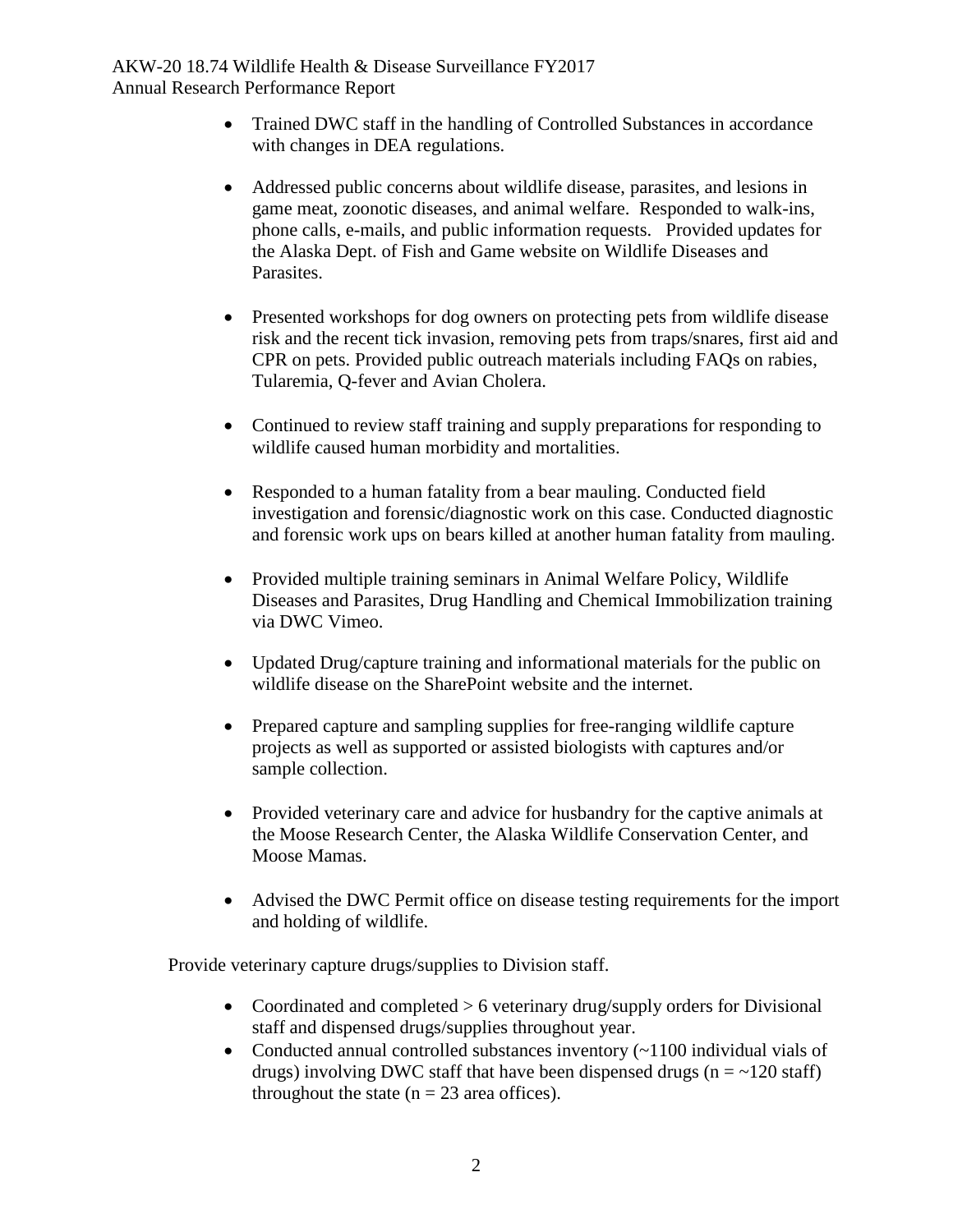- 2000 individual items), receive and process controlled substance use reports • Throughout the year, ordered, prescribed and dispensed drugs/supplies (> and individual capture records, and empty/partial vials for destruction.
- All data related to controlled substance procurement, dispensing, and use are entered into a drug tracking database.

Federal funds were used to pay for salaries, supplies and services on this task.

 OBJECTIVE 2: Conduct disease and parasite surveillance and monitor changes in disease patterns.

- • **Passive pathogen surveillance**: Conducted post-mortem examinations on 188 accessions of tissues, parasites, or whole carcasses presented by the public, as well as incidental takes such as road-kill, capture mortalities of other investigators, and animals found dead.
	- and definitive diagnoses will be pursued through histopathology. o Gross observations and morphometric (on carcasses) data recorded, diagnoses assigned when possible, and samples for ancillary diagnostic testing or research requests were collected. Whenever feasible, parasite identification
	- o Monitored and recorded numerous public and department personnel reports regarding disease and parasites in wildlife. Callers, email correspondence as well as drop-ins occur throughout the year but questions are particularly heavy during the first months of the hunting season and during the calving periods.
- • **Active pathogen surveillance:** As requested by biologists, there was a continuing capture mortalities, especially caribou, moose, and mountain goats. investigation into the causes of neonate/fetal mortalities, animal found dead and
- • **Serosurveillance:** Serosurveillance was reduced in favor of swabs for PCR translocated, moved or ongoing disease projects. Submitted 93 sera samples for *Brucella;* 81 sera for *Chlamydiophila, Coxiella*, and Parapox virus (contagious compared to previous years to only select cases such as animals that were to be ecthyma) testing at the National Veterinary Services Lab.
- • **Respiratory Pathogen Screen:** *Mycoplasma* surveillance was expanded after *M.*  and serology. Toward this effort, an inventory of remaining swab samples was *bovis* was found in wood bison. Subsequently an apparently moose-specific Mycoplasma very similar to *M. conjunctivae* but distinct from *M. ovipneumoniae*  as well as a unique Adenovirus were detected on diagnostic testing of two deceased orphan moose. Screening in free-ranging ungulates was expanded further and 265 samples were analyzed via PCR. Developed a new collaboration with USDA/WSU researchers to identify *Mycoplasma spp.* in wildlife via PCR conducted  $(>1000)$ .
- the muskox/caribou *Erysipelothrix* project. Preliminary results were published. • **Caribou and Muskox Health Assessment**: Attended meeting with colleagues on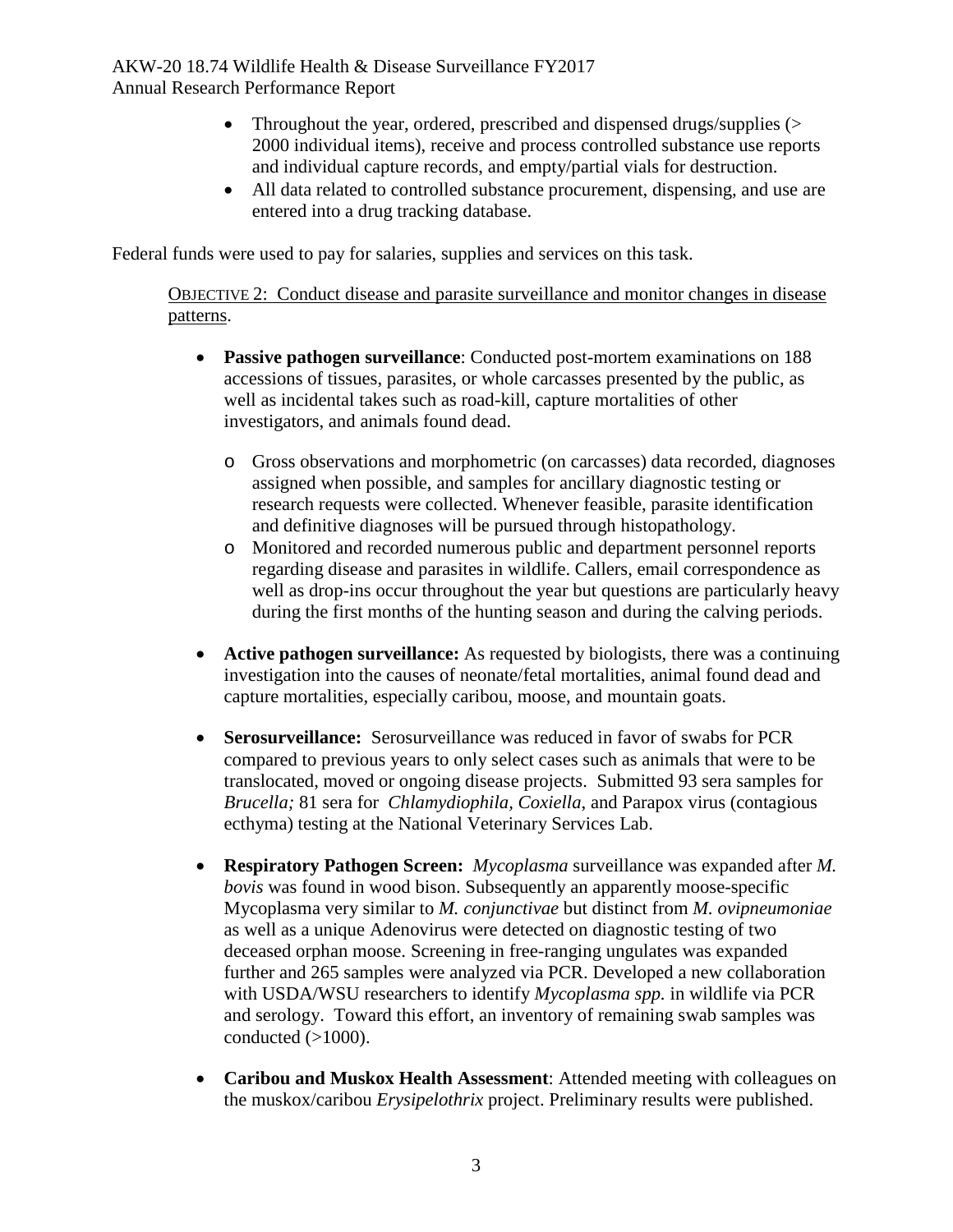The original ADFG Muskox health assessment manuscript was published in the Journal Wildlife Diseases.

- • **Canine Distemper viruses in Alaskan Canids:** Collaborators with the Wildlife Conservation Society, Cornell University and USGS presented preliminary results at the Wildlife Disease Society conference.
- *Brucella spp.*: Routine surveillance for *Brucella* in live captured wildlife (93) samples) were submitted and tested by the Department of Environmental Conservation or submitted to diagnostic laboratories as listed in the serosurveillance section. Manuscript to be submitted to the journal Diseases of Aquatic organisms on *Brucella* in Bearded seals was drafted. Manuscript on *Brucella* testing from bears was published in the Journal of Wildlife Diseases.
- • **Parapoxvirus:** Dr. Morten Tryland, of the Section of Arctic Veterinary Medicine of the Norwegian School of Veterinary Science in Tromsø, Norway submitted a manuscript that was accepted for publication.
- strains of *Cryptospordium* and *Giardia*. Eighteen fecal samples from 6 species State University in order to assess the prevalence and potential risk factors with this zoonotic parasite. • **Zoonotic fecal parasites of ungulates**: We continue to monitor for pathogenic were tested for *Cryptospordium* and *Giardia* and the isolates sequenced Colorado
- (DRIT) we tested 153 samples of mammalian brain tissue from 14 species for • **Enhanced Rabies Surveillance**: Using the Direct Rapid Immunoassay Test rabies. The majority were bats, followed by wolves and foxes. Positive and indeterminate samples were sent to the CDC in Atlanta for confirmation. The Section of Epidemiology and Office of the State Veterinarian were apprised of results. Some of the supplies and staff salary was funded through RSA's with USDA funds.
- *Trichinella* prevalence and determining genotypes (6 samples). • *Trichinella*: USDA collaborators continue analysis of masseter muscle and tongue samples collected at necropsy or during predator control operations for
- M. Murphy, "Determination of causes of Morbidity and Mortality in Bats of were received by ADFG were necropsied and sampled for this project. Previous • Bat health: A cooperative project proposal was signed with UAF collaborator Dr. Alaska". Aim 1: Determine general patterns of disease in bats utilizing archived histological specimens and routine histological stains and microscopy. Aim 2: Determine viral contribution to respiratory lesions in bats. Sick and dead bats that pathology records of all bats necropsied in the past decade were shared. Twentythree bats were necropsied and sampled for the study.
- • **Zoonotic Disease Risk Assessments:** Established a data sharing agreement with the Alaska Native Health Consortium and University of Alaska Fairbanks to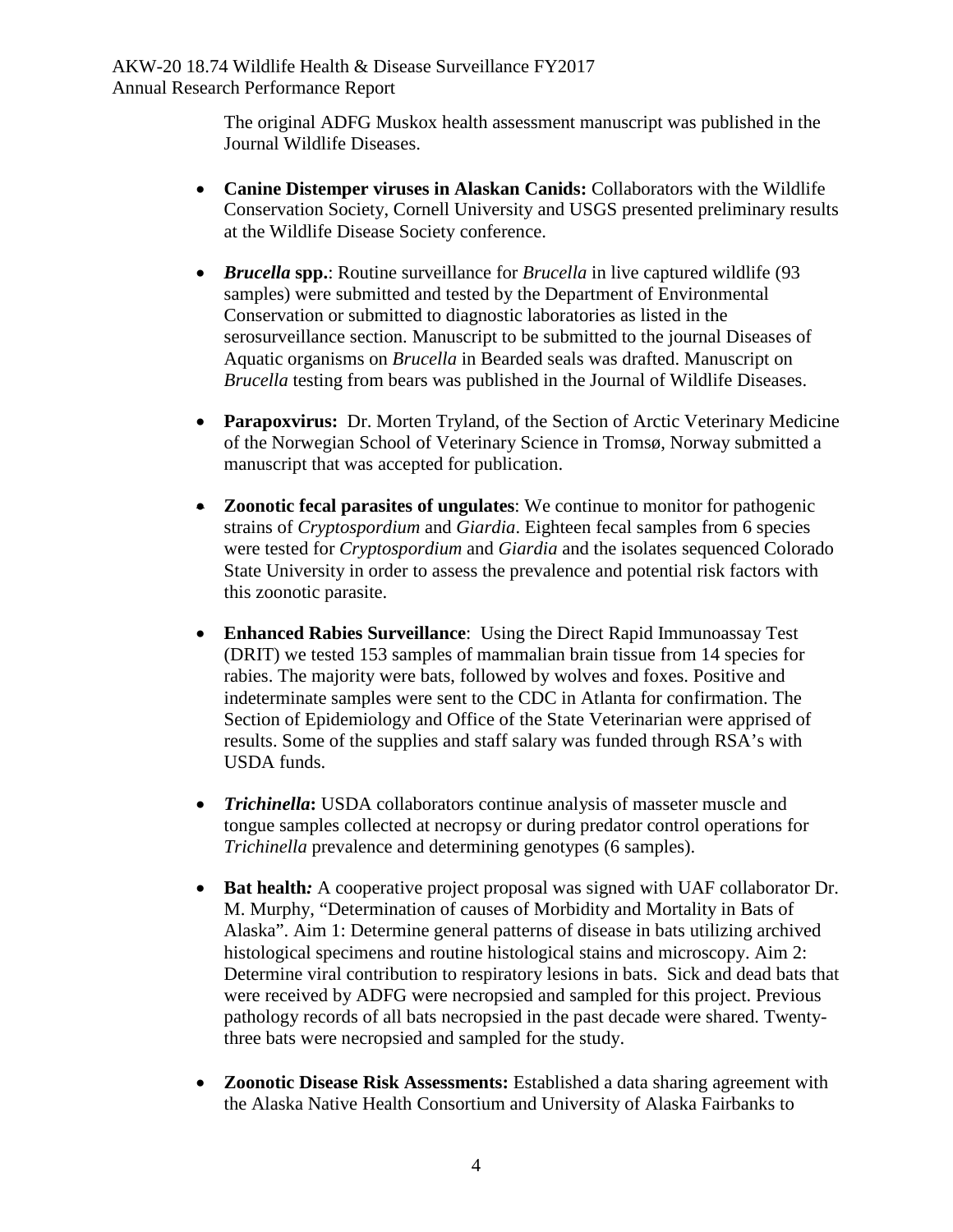estimate the seroprevalences of *Coxiella* and *Toxoplasma* in 228 caribou sera. Some raw results were received.

- Accessioned 243 blood / serum samples.
- Inventoried walk in freezer, 60 totes with over 1000 tissue samples.
- Inventoried 3 shelves in ultralow freezers, 160 cryoboxes of  $>10,000$  vials of sera/blood/swabs or tissue.
- Accessioned frozen and/or fixed tissues for 188 new pathology cases
- following institutions were represented: University of Alaska Fairbanks: Museum of the North, Department of Veterinary Medicine, Institute of Arctic Biology Wildlife Toxicology Lab as well as Colorado State University, University of • More than 1500 samples were distributed to research collaborators, DWC and non-DWC investigators as well as graduate students to fulfill requests for tissue, blood, serum or carcasses. Research colleagues and investigators from the Calgary, Norwegian School of Veterinary Science, US National Parasite Collections and Animal Research Laboratories/USDA, US Fish and Wildlife Service, Washington State University/USDA, Wyoming Veterinary Diagnostic lab.
- •

Federal funds were used to pay for salaries, supplies, travel, and services on this task.

### OBJECTIVE 3: Assess the nutritional trace minerals status of Dall's sheep, moose and caribou.

- Analyzed available tissue samples from four species for heavy metals.
- Submitted 17 bone samples from these species for fat, calcium and phosphorus trace element screening, conducted at the Wyoming State Veterinary Laboratory. analysis. Twenty-five blood, serum, liver, muscle, and/or kidney were analyzed for

Federal funds were used to pay for salaries, supplies and services on this task.

 OBJECTIVE 4: Review literature; prepare annual progress reports, a final report, and manuscripts for publication in refereed literature.

• Progress report generated for Federal Aid. • Progress report generated for Federal Aid.<br>
5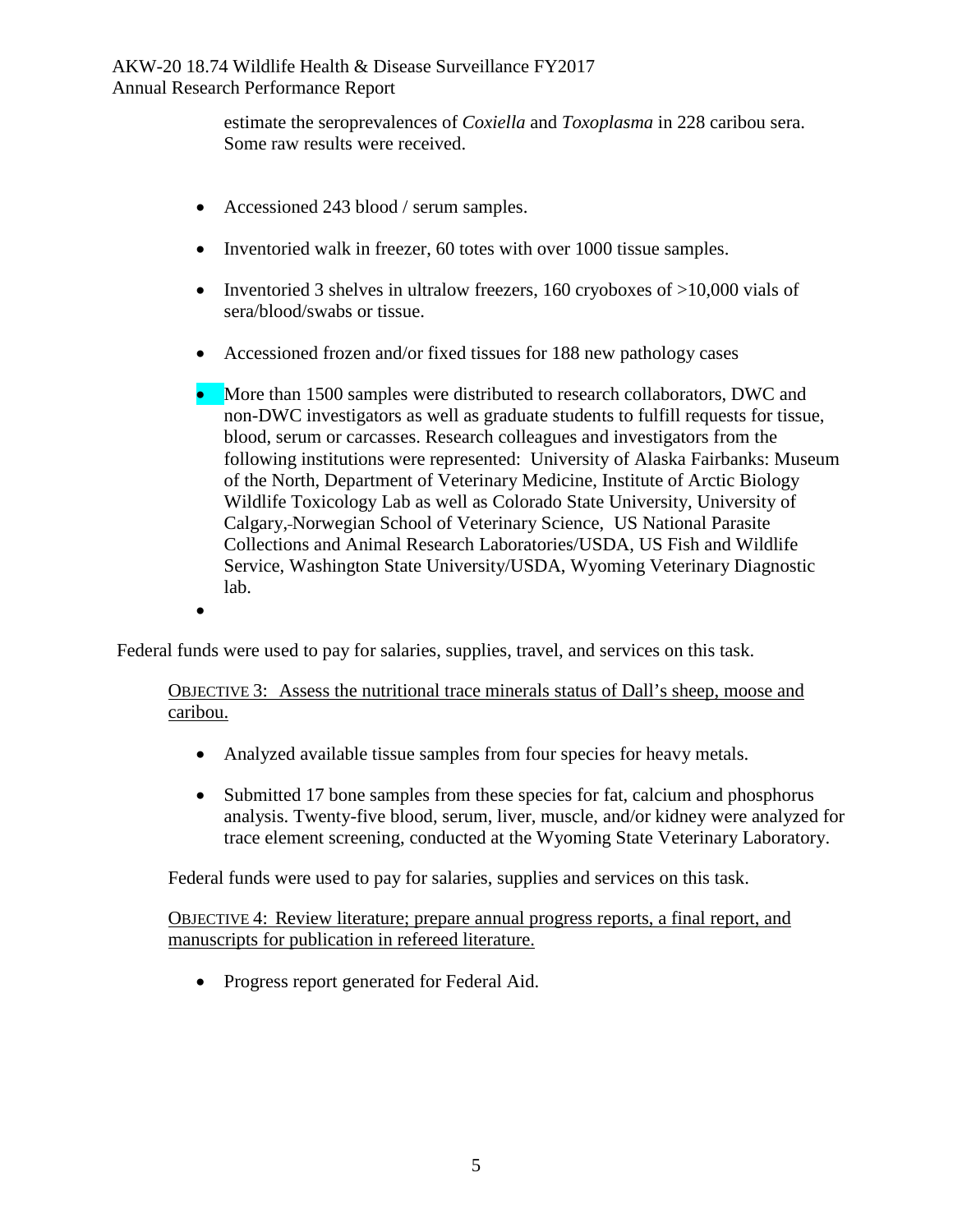- Quarterly reports of rabies surveillance testing prepared jointly with USDA/WS for the Office of the State Veterinarian (DEC) and Section of Epidemiology (HSS).
- • Presented an oral summary report of research projects and disease surveillance at meetings.
- Co-authored manuscripts were drafted, prepared for submission or submitted for review *(accepted and published listed in V. Publications section*).

### **conferences: Co-authored papers and posters presented (presenter underlined) at meetings or**

*Brucella infections in phocids versus otariids in Alaska. <u>NYMO INGEBJØRG HELENA<sup>1</sup>, LARSEN</u>* QUAKENBUSH LORI<sup>4</sup>, GODFROID JACQUES<sup>1</sup>. <sup>1</sup>UIT-The Arctic University of Norway, Department of Arctic and Marine Biology, Research Group of Arctic Infection Biology, P.box 6050 Langnes, ANETT KRISTIN<sup>1</sup>, RØDVEN ROLF<sup>2</sup>, TRYLAND MORTEN<sup>1</sup>, FOSTER GEOFF<sup>3</sup>, BECKMEN KIMBERLEE<sup>4</sup>, Tromsø, NORWAY; <sup>2</sup>Department of Natural resources and rural development, Norwegian Institute for bioeconomy research, P.box 115, 1431 Ås, NORWAY; <sup>3</sup>SAC Consulting Veterinary Services, Drummondhill, Stratherrick Road, Inverness IV10 8SP, SCOTLAND; <sup>4</sup>Alaska Dept. of Fish and Game, Division of Wildlife Conservation, 1300 College Road, Fairbanks, 99701 Alaska, USA. 12<sup>th</sup> Conference of the European Wildlife Disease Association, Berlin 2016.

#### **Disease Complexity in a Declining Alaskan Muskox (***Ovibos moschatus***) Population**.

Josephine A. Afema,<sup>1</sup> Kimberlee B. Beckmen,<sup>2,5</sup> Stephen M. Arthur,<sup>2,4</sup> Kathy Burek Huntington,<sup>3</sup> and Jonna A. K. Mazet<sup>1</sup>

<sup>1</sup>Wildlife Health Center, One Health Institute, School of Veterinary Medicine, University of California, 1089 Veterinary Medicine Drive, Davis, CA 95616, USA

<sup>2</sup>Alaska Department of Fish and Game, Division of Wildlife Conservation, 1300 College Road, Fairbanks, AK 99701, USA

 Calgary Canada <sup>3</sup>Alaska Veterinary Pathology Services, 23834 The Clearing Dr., Eagle River, AK 99577, USA <sup>4</sup>U.S. Fish and Wildlife Service, Arctic National Wildlife Refuge, 101 12th Avenue, Room 236, Fairbanks, AK 99701, USA. Muskox Health and Ecology Symposium, November 10-11, 2016,

#### **Is** *Erysipelothrix rhusiopathiae***, a zoonotic bacterium and recent cause of mortality in muskoxen, new to the Arctic?**

*Fabien Mavrot, Angeline McIntyre, Karin Orsel, Layne Adams, Kimberlee Beckmen, Marsha Branigan, Sylvia Checkley, Christine Cuyler, Tracy Davison, Brett Elkin, Wendy Hutchins, Lisa-Marie Leclerc, Nora Navarro-Gonzalez, Angie Schneider, Matilde Tomaselli, Susan Kutz.*  Muskox Health and Ecology Symposium, November 10-11, 2016, Calgary Canada

#### **Arterial blood-gas evaluation before and after intranasal oxygen supplementation in**  chemically immobilized arctic ungulates.  $\text{Lian } M^1$ , Evans  $A^1$ , Bj $\bigoplus$ rck S2, Esteruelas N<sup>1</sup>, Beckmen  $K^3$ , Jones  $K^1$ , Angel M<sup>1</sup>, Stenbacka  $F^4$ , Bentzen  $T^3$ , Demma D<sup>5</sup>, Ericsson G<sup>4</sup>, Tryland  $\rm M^6$ , dasNeves  $\rm C^7$ ,Os  $\rm \mathcal{O}^8$ , Aanes  $\rm R^9$ , Andersen R10, Strand  $\rm O^{10}$  & Arnemo J<sup>1</sup> <sup>1</sup>Department of Forestry and Wildlife Management, Faculty of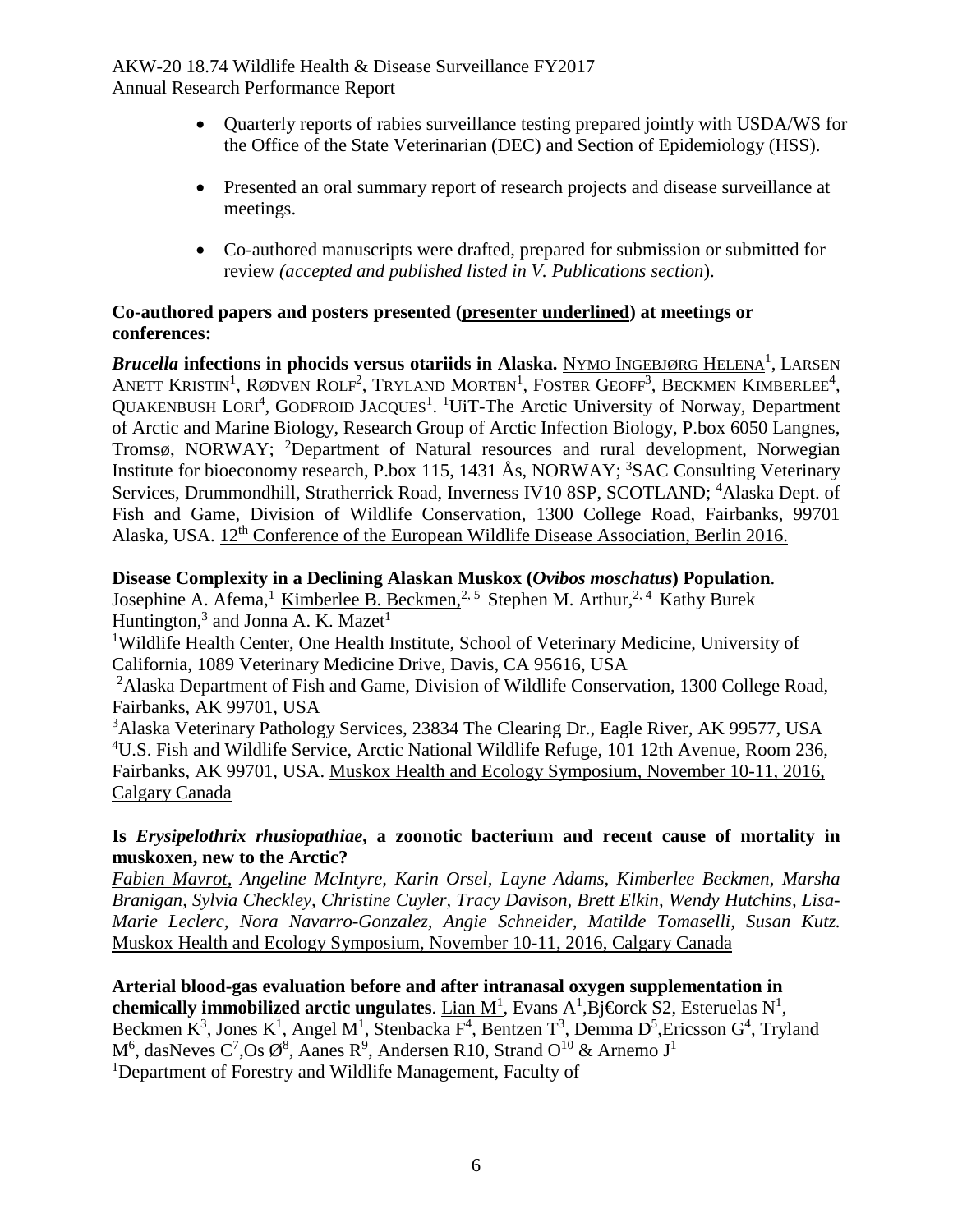AK, USA, 6Arctic Infection Biology, Department of Arctic and Marine Biology, UiT – Arctic Applied Ecology and Agricultural Sciences, Hedmark University College, Campus Evenstad, Elverum, Norway, <sup>2</sup>Moose Garden, **€Ostersund, Sweden, <sup>3</sup>Alaska Department of Fish and Game,** Fairbanks, AK, USA, <sup>4</sup>Department of Wildlife, Fish, and Environmental Studies (Vilt, fisk och milj€o) Faculty of Forest Sciences (Skogsvetenskapliga fakulteten) Swedish University of Agricultural Sciences (SLU), Ume $\Box$ a, Sweden, <sup>5</sup>Alaska Department of Fish and Game, Palmer, University of Norway, Tromsø, Norway, <sup>7</sup>Section of Arctic Veterinary Medicine, Department of Food Safety and Infection Biology, Norwegian School of Veterinary Science, Tromsø, Norway, 8 Veterinærconsult AS, Dramm, Norwegian Institute for Nature Research, Trondheim, Norway. American College of Veterinary Anesthesia and Analgesia Annual Meeting, 19th September, 2015, Washington DC, USA

**Ticks parasitizing dogs, cats, humans and wild vertebrates in Alaska: invasion potential** — Kimberlee Beckmen, Alaska Department of Fish and Game, Division of Wildlife Conservation. 2016 Alaska Invasive Species Workshop. October 25-27, Fairbanks.

Comparison of the use of an Electronic Control Device to chemical restraint for short term capture and release in reindeer (*Rangifer tarandus tarandus*). Kimberlee B. Beckmen, Camilla Lieske, Larry Lewis. 65<sup>th</sup> International Conference of the Wildlife Disease Association, July 31-Aug 5, 2016, Cortland NY.

**Health Management During Prolonged Confinement in Wood Bison (***Bison athabascae***): A veterinary perspective**. Kimberlee B. Beckmen, Robert F. Gerlach, Camilla Lieske, Tom Seaton. 65<sup>th</sup> International Conference of the Wildlife Disease Association, July 31-Aug 5, 2016, Cortland NY.

**Removal of lipid from serum increases coherence between brucellosis rapid agglutination tests and ELISA in Alaskan grizzly bears (***Ursus arctos horribilis***) and Kodiak brown bears (***Ursus arctos middendorffi***).** Jacques Godfroid [\(jacques.godfroid@uit.no\)](mailto:Jacques.godfroid@uit.no) 1 , Kimberlee Beckmen [\(kimberlee.beckmen@alaska.gov\)](mailto:kimberlee.beckmen@alaska.gov)<sup>2</sup>, Ingebjørg Helena Nymo [\(ingebjorg.h.nymo@uit.no\)](mailto:ingebjorg.h.nymo@uit.no)<sup>1,3</sup>.

<sup>1</sup>UiT – The Arctic University of Norway, Research group for Arctic Infection Biology, Postboks 6050 Langnes, N-9010 Tromsø, Norway. 2 Alaska Department of Fish and Game, 1300 College Road, Fairbanks, AK 99701-1551, USA. 65<sup>th</sup> International Conference of the Wildlife Disease Association, July 31-Aug 5, 2016, Cortland NY.

**Comparison of the use of a Conducted Electrical Weapon to chemical restraint for short term capture and release in reindeer (***Rangifer tarandus tarandus***)** Kimberlee B. Beckmen, Camilla Lieske, Larry Lewis. Meeting of the Alaska Chapter of the Wildlife Society. Fairbanks AK.

**Health Impacts of Nutritional Deficiencies in Wood Bison.** Kimberlee B. Beckmen, Robert F. Gerlach, Camilla Lieske, Tom Seaton. Meeting of the Alaska Chapter of the Wildlife Society. Fairbanks AK.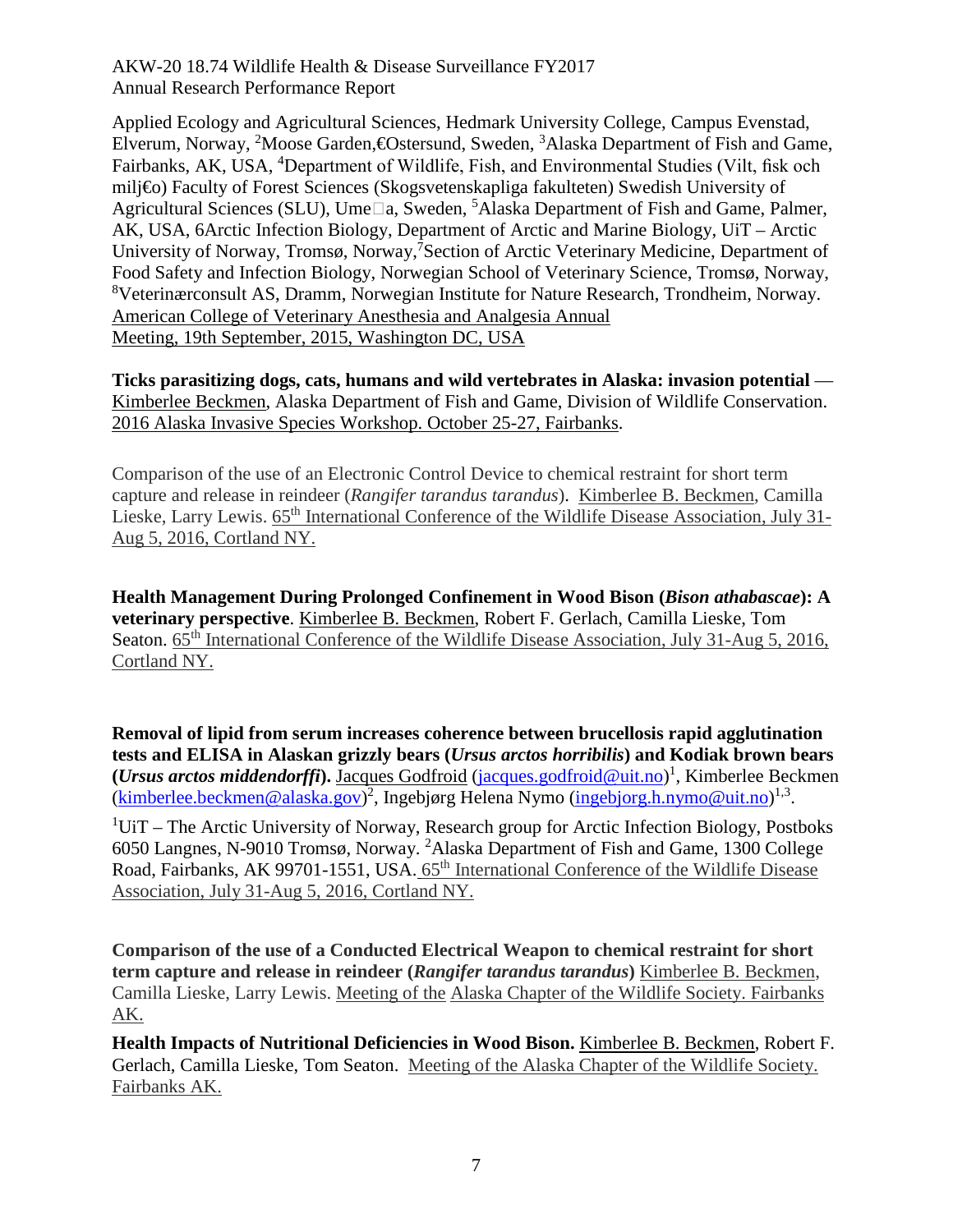Federal funds were used to support salary, travel and expenses this task.

#### OBJECTIVE 5: MAINTAIN A MINIMAL CHRONIC WASTING DISEASE SURVEILLANCE PROGRAM.

• Fifty-five ungulates were sampled for CWD and tested negative at CSU:

4 caribou, 5 SBT deer, 2 elk, 43 moose, 1 mule deer

• ~20 staff were trained in how to collect CWD samples from moose heads.

A Cervid Health Task Force steering committee was appointed and met once. The two primary objectives identified by the committee for the task force to address were increasing CWD surveillance and creating a systematic Moose Winter Tick surveillance program.

### **Federal funds were used to support salary and expenses this task.**

## **III. COSTS INCURRED DURING THIS SEGMENT**

### **Not applicable**

### **PROJECT DURING THIS SEGMENT PERIOD IV. SIGNIFICANT DEVIATIONS AND/OR ADDITIONAL FEDERAL AID-FUNDED WORK NOT DESCRIBED ABOVE THAT WAS ACCOMPLISHED ON THIS**

- electronic newsletter as well as notifications of outbreaks were conducted. In • Frequent monitoring of wildlife disease related reports via the internet and addition, meetings (phone as well as in person) related to urgent zoonotic, human health or agricultural disease issues were attended.
	- o Monitor Promed and Wildlife Health Alerts listservs for disease outbreaks and infectious disease discoveries pertinent to Alaskan wildlife and zoonotic disease risks or introductions of exotic (non-endemic) disease. Alert or report pertinent issues to DWC staff via an email list.
	- o Attend remotely and presented at the Animal Determinants of Emerging Disease Seminar Series "Zoonoses" rounds.
	- zoonotic disease. Report pertinent issues to DWC staff. o Participate as a member of the Wildlife Health Committee of AFWA, WAFWA, the Alaska One Health Group, Marine Mammal Health MAP Data committee, and other subcommittees related to wildlife health and
	- continuing education credits required for maintenance of Alaska o Attended the Wildlife Disease Association meeting, July 2017, to obtain veterinary licensure.
	- o Edited and updated the AFWA "Best Practices for Management and Use of Controlled Substances for Fish and Wildlife Management Agencies"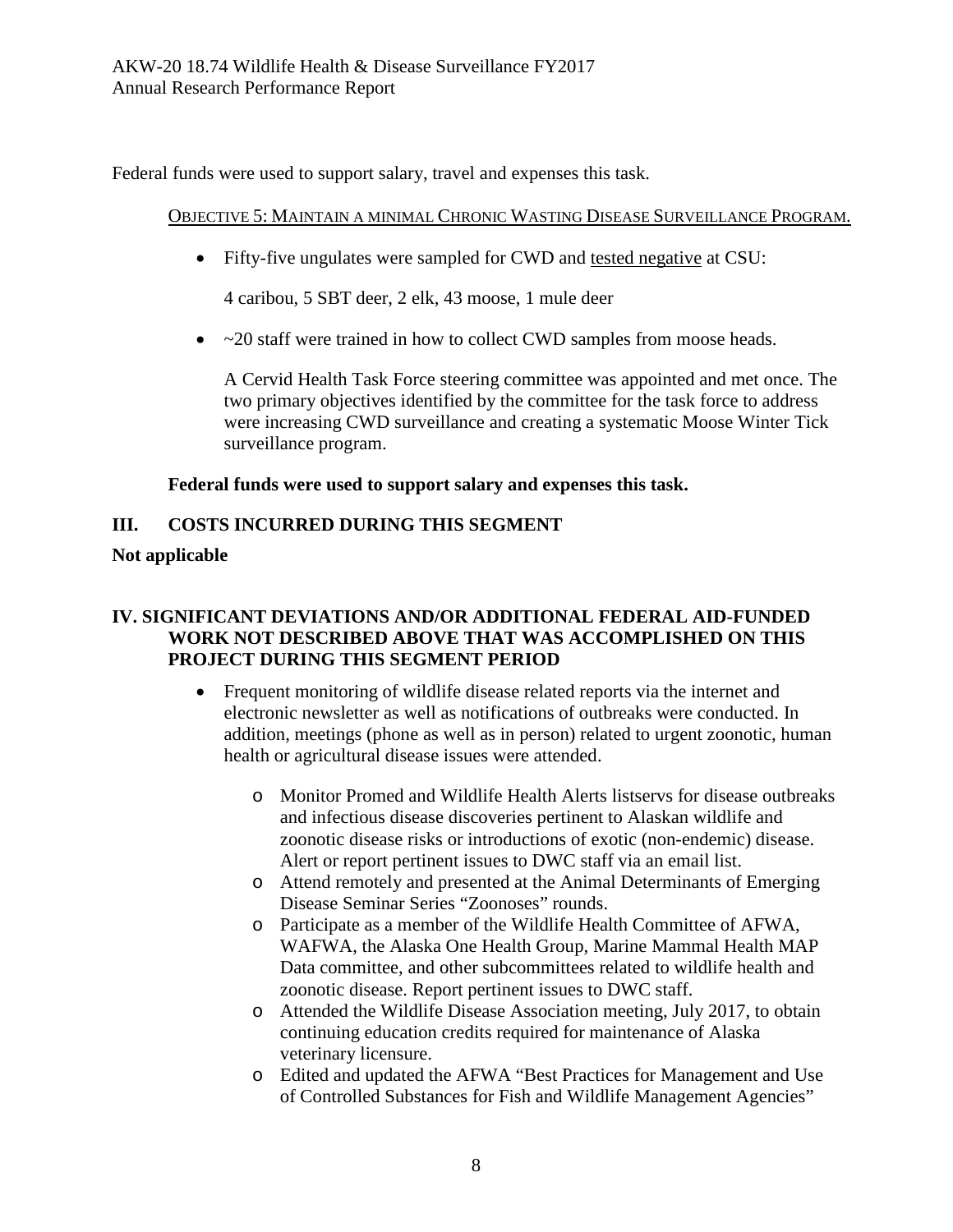- o Attended UAF Department of Veterinary Medicine staff meetings. Taught labs on veterinary anatomy and pathology to the veterinary class.
- o Worked with the UAF DVM program pathologist for the benefit of shared research, teaching and disease surveillance goals.
- Trained 2 college interns who are primarily involved with assisting in necropsy, processing blood/tissues samples, archiving/inventory/shipment of samples and preparing field supplies.

Federal funds were used to pay for salaries, supplies, services, and some travel costs for this work.

# **V. PUBLICATIONS**

# **Published:**

 Durden, L.A., **Beckmen, K.B**., Gerlach, R.F. 2016. New Records of Ticks (Acari: Ixodidae) from Dogs, Cats, Humans, and some Wildlife Vertebrates in Alaska: Invasions Potential. Journal of Medical Entomology 2016:1-5 Open Access

Simard, A.-A., Kutz, S., Ducrocq,J., **Beckmen,K**., Broderur, V., Campbell, M., Croft, B., Cuyler, C., Davidson, T., Elkin, B., Giroux,T., Kelly, A., Russell, D., Taillon, J., Veitch, A., Cote, S.D. 2016. Variation in intensity and prevalence of macroparasites in migratory caribou: a quasi-circumpolar study. Can.J.Zool. 94: 607-617

 Godfroid, J., **Beckmen, K.,** Nymo, I.H. 2016. Removal of Lipid from Serum Increases Coherence between Brucellosis Rapid Agglutination Test and Enzyme-linked Immunosorbent Assay in Bears in Alaska, USA. Journal of Wildlife Diseases 52(4): 912-915

 Afema, J.A, **Beckmen, K.B.,** Arthur, S.M., Burek Huntington, K.A. and Mazet, J.A.K. 2017. Disease Complexity in a Declining Alaskan Muskox (*Ovibosmoschatus*) Population. Journal of Wildlife Diseases 53(2):pp. 311-329.

# **In Press:**

Lian M, Evans AE, **Beckmen K.B.**, Caulkett NA, Arnemo JM. Restraint and immobilization. In: Tryland M, Kutz S, Oksanen A, eds. Reindeer and caribou. Health and disease. Boca Raton, FL, USA: Taylor & Francis, 2017.

 Lorrie D Rea. Field anesthesia of juvenile Steller sea lions (*Eumetopias jubatus*) captured using Lian, Marianne, Shawn Johnson, Thomas Gelatt, Todd M O'Hara, **Kimberlee B Beckmen**, and an underwater capture technique. Marine Mammal Science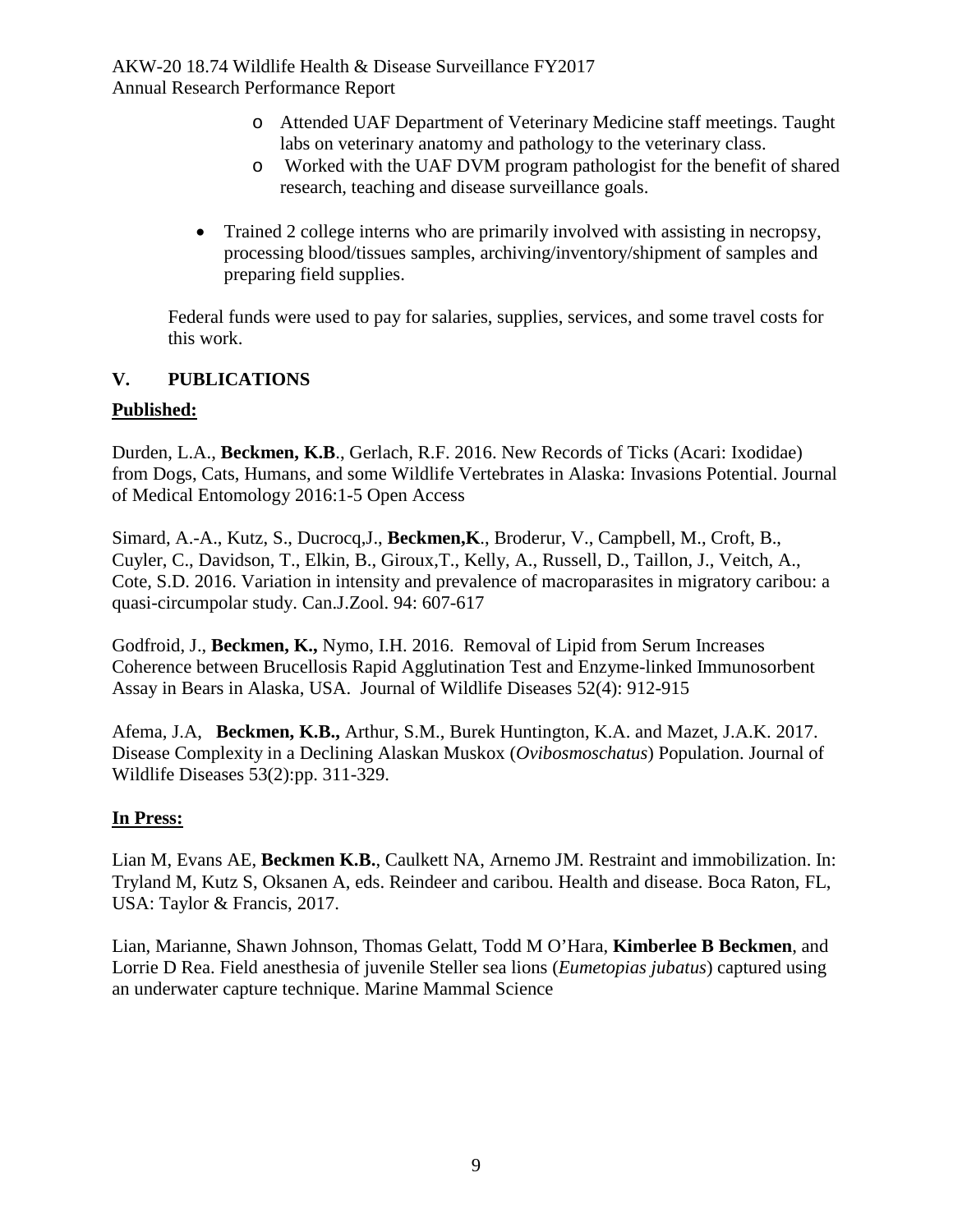Yanagida, Tetsuya, Antti Lavikainen, Eric P. Hoberg, Sergey Konyaev, Marcello Otake Sato, Akira Ito, **Beckmen, K. B,** Minoru Nakao. Specific status of *Echinococcus canadensis* (Cestoda: Taeniidae) inferred from nuclear and mitochondrial gene sequences. International Journal of Parasitology August 2017

#### **Submitted, in review:**

Tryland, M., **Beckmen, K.B**., Burek-Huntington, K.A., Breines, E.M., Klein, J. Orf virus in Alaskan, mountain goat, Dall's sheep, muskoxen, caribou and Sitka black-tailed deer – a zoonotic risk for hunters and game management people. Acta Veterinaria Scandinavica

 **Beckmen**, Jim Berner. Use of Blood Soaked Cellulose Filter Paper for Measuring C and N O'Hara, Todd M., Megan Templeton, J. Maggie Castellini, Randall Wells, **Kimberlee**  Stable Isotopes. Journal of Wildlife Diseases

#### **Manuscripts drafted:**

 Diseases. Reformatting/revising for submission to Human-Wildlife Interactions. Lieske, C. L., **Beckmen, K.B.,** Lewis, L.L. Physiological Responses in Reindeer to Application of a Conducted Electrical Weapon. Submitted and rejected from the Journal of Wildlife

 Whatmore, A. M., First isolation of *Brucella pinnipedialis* and detection of *Brucella* antibodies Foster, G, Nymo, I.H., Kovacs, K.M., **Beckmen, K.B.,** Brownlow, A.C., Baily, J.L., Dagleish, M.P., Muchowsi, J., Perrett, L.L., Tryland, M., Lydersen, C., Godfroid, J. , McGovern, B., from bearded seals (*Erignathus baratus*). Submitted to Disease of Aquatic Organisms August 2017

Nymo, I.H., Rødven, R., Larsen, A.K., Tryland, M., Quakenbush, L., **Beckmen, K.,** Godfroid, J. Anti-Brucella antibodies in Alaskan true seals and eared seals- two different stories. Formatted for Frontiers in Veterinary Science.

R. Stimmelmayr, G.M. Ylitalo, G. Sheffield, **K.B. Beckmen**, K.A. Burek-Huntington, V. Metcalf, and T. K. Rowles. Oil fouling in subsistence-harvested ringed (*Phoca hispida*) and spotted seals (*Phoca largha*) from the Bering Strait region, Alaska: Polycyclic aromatic hydrocarbon bile and tissue levels and pathological findings. Submitted to Journal of Wildlife Diseases and rejected.

## **VI. RECOMMENDATIONS FOR THIS PROJECT**

 veterinary services at the level currently expected by Alaskans (and demanded by DWC personnel), veterinary staffing levels and funding for wildlife disease surveillance must approved the assembly of a Cervid Health and Disease Surveillance Task Force which Disease surveillance and veterinary activities have continued to steadily increase in scope and intensity over the course of this performance period. To continue to provide wildlife be increased as well as a decrease in some less critical tasks. The division director has will require additional DWC staff support as well as this program. Federal funding of